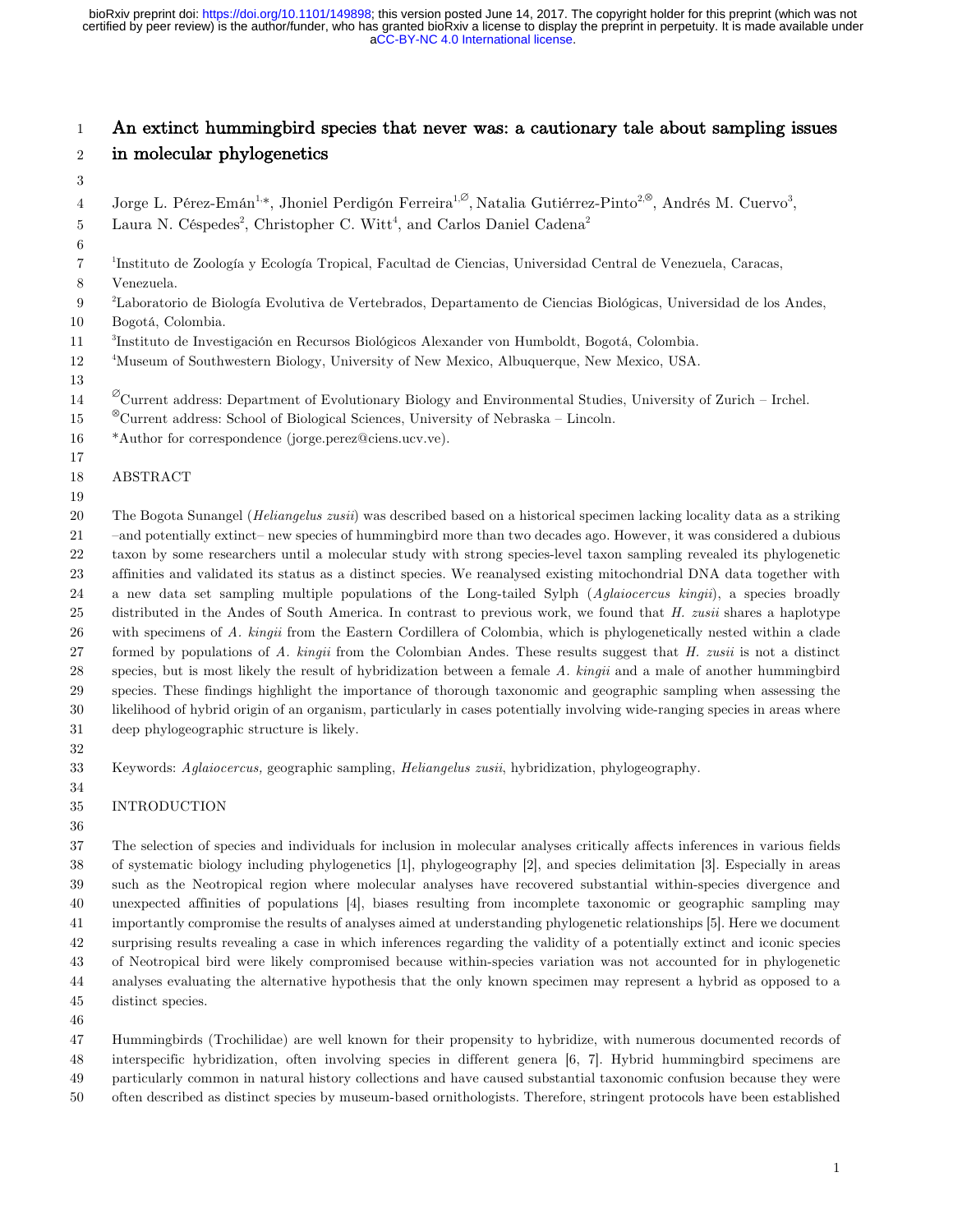#### [aCC-BY-NC 4.0 International license.](http://creativecommons.org/licenses/by-nc/4.0/) certified by peer review) is the author/funder, who has granted bioRxiv a license to display the preprint in perpetuity. It is made available under bioRxiv preprint doi: [https://doi.org/10.1101/149898;](https://doi.org/10.1101/149898) this version posted June 14, 2017. The copyright holder for this preprint (which was not

 to diagnose hybrid hummingbird specimens and thus avoid treating hybrids as taxa [8]. The application of such protocols has resulted in the diagnosis of numerous hybrids and, consequently, in the consideration of a large number of named species as invalid. For example, G. R. Graves has authored no less than 17 papers on hybrid hummingbird diagnoses since he first described his approach [8] until the present [9].

 A notable exception to situations in which historical hummingbird specimens were described as distinct species but were later determined to be hybrids is that of an atypical skin purchased in 1909 by Brother Nicéforo María in Bogotá, Colombia, which was later sent to the Philadelphia Academy of Natural Sciences. Upon examining this specimen, which had puzzled ornithologists for decades and lacked precise locality data, Graves [10] concluded that it was not an aberrant individual of a known taxon and ruled out the possibility that it may represent a hybrid. Therefore, he designated the specimen as the holotype of a new species, the Bogota Sunangel (*Heliangelus zusii*), which he described while noting it may well have gone extinct due to habitat destruction, representing a "relic of a lost world" [10]. Despite the careful consideration and rejection of alternative hypotheses for what this specimen might represent [10], its description as a new species was received with skepticism by some researchers [11].

 A study analyzing mitochondrial DNA (mtDNA) sequence data for the only known specimen of *H. zusii* largely settled disagreements about its validity as a species [12]. Phylogenetic analyses remarkably indicated that the specimen is not closely related to species of *Heliangelus*; rather, it was found to be included in a clade with two species in the genus *Aglaiocercus* from northern South America (Long-tailed Sylph *A. kingii* and Violet-tailed Sylph *A. coelestis*) and the

Gray-bellied Comet (*Taphrolesbia griseiventris*)*,* a species in a monotypic genus endemic to semiarid scrub habitats in

north-central Peru [12]. In addition, sequence divergence between the *H. zusii* holotype and specimens of *Aglaiocercus*

and *Taphrolesbia* was considered substantial (>5% and 3% p-distance, respectively), validating its status as a distinct

species [12]. Accordingly, the South American Classification Committee of the American Ornithological Society

presently treats *H. zusii* as valid species [13].

 In 2011, news about observations of a striking hummingbird in montane forests of the Reserva Rogitama, located in the Eastern Cordillera of the Andes in departamento Boyacá, Colombia, produced great excitement among ornithologists and birding enthusiasts, who suspected it might correspond to *H. zusii*. However, after careful examination of a single individual that was captured and released, it was concluded that the Rogitama hummingbird was not *H. zusii*; rather, various phenotypic characters suggested that it was a hybrid, with *A. kingii* and Tyrian Metaltail (*Metallura tyrianthina*) hypothesized to be its most likely parents [14]. Given clarity about the identity of the Rogitama bird, *H. zusii* remains a lost taxon with no records other than the type specimen and is considered critically endangered if not already extinct [15, 16].

 Intrigued by the finding of the Rogitama bird, we obtained mtDNA sequence data from a feather sample of it to compare it with data from other hummingbird taxa. Upon initial analyses, we were struck to find that the sequence we obtained was remarkably similar to the published sequence of *H. zusii* available in GenBank [12] in the relatively few nucleotide positions in which they overlapped. Considering that phenotypic traits clearly indicate that the Rogitama bird is not *H. zusii*, we began to entertain a new hypothesis, namely that both of these birds are indeed hybrids, with their similar mtDNA indicating a shared maternal species. Our ongoing work on the phylogeography of *A. kingii*, one of the hypothesized parental species of the Rogitama hummingbird [14], allowed us to compare sequences of this species from various regions with those of the Rogitama hummingbird, the holotype of *H. zusii*, and other closely related hummingbird taxa to evaluate this hypothesis.

# MATERIAL AND METHODS

 Detailed analyses of the phylogeny and phylogeography of *Aglaiocercus* and near relatives will be published elsewhere. For the purpose of this study, we sequenced the ND2 mitochondrial gene (ND2) for 32 individuals of *A. kingii* and two

of *A. coelestis.* Sampling was designed to cover the distribution range of *A. kingii*, but was especially thorough in

- montane regions of Colombia, considering the geographic origin of the Rogitama hummingbird and, hypothetically, of
- *H. zusii* (Figure 1a, Appendix A). Details about the laboratory methods are described in the electronic supplementary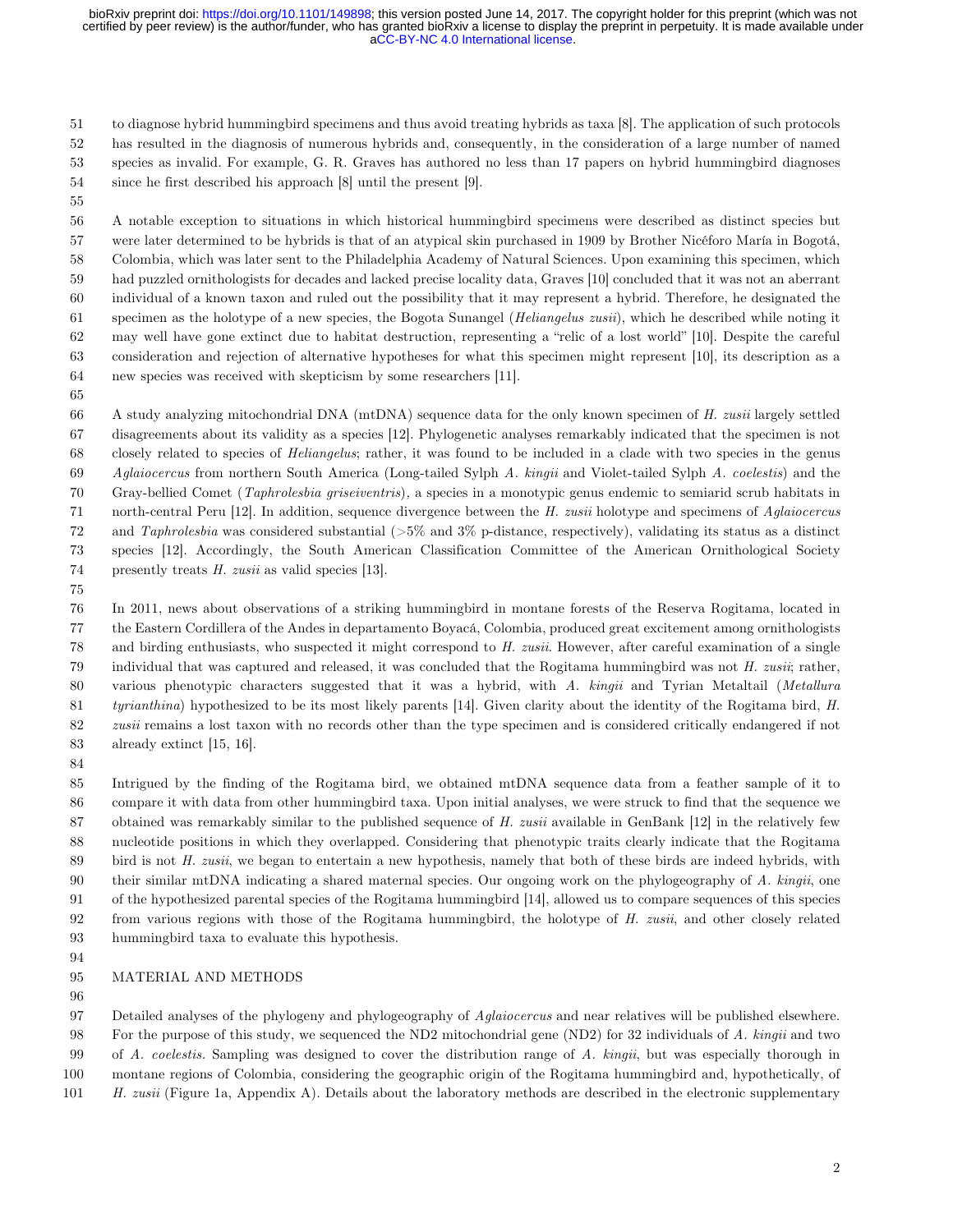[aCC-BY-NC 4.0 International license.](http://creativecommons.org/licenses/by-nc/4.0/) certified by peer review) is the author/funder, who has granted bioRxiv a license to display the preprint in perpetuity. It is made available under bioRxiv preprint doi: [https://doi.org/10.1101/149898;](https://doi.org/10.1101/149898) this version posted June 14, 2017. The copyright holder for this preprint (which was not

material. We combined our new data with published sequences of *H. zusii* (GenBank Accession GU166851), *T.*

*griseiventris* (GU166856), *Adelomyia melanogenys* (JF894047), and *Chalcostigma herrani* (EU042536), with the latter

 two species designated as outgroups [12, 17]. New sequences were deposited in GenBank (accession numbers XXXX-XXXX). Because we were unable to obtain complete ND2 sequences for the Rogitama hummingbird (we obtained 543

- base pairs) and the available ND2 sequence of *H. zusii* is also incomplete, overlap in sequence data between these two
- specimens was restricted only to 71 base pairs. Overlap with sequences of other specimens, however, was much more
- extensive.
- 

 We estimated ND2 gene trees using maximum likelihood and Bayesian inference methods. Maximum-likelihood reconstructions were conducted in RAxML-HPC version 8 [18] on XSEDE; we calculated nodal support using 1000 pseudoreplicates using the CIPRES Science Gateway [19]. The Bayesian analysis was carried out using MrBayes v.3.2.6 [20]. We ran four independent runs consisting of four MCMC chains for 10 million generations sampling every 1000 generations, discarding the first 25% of the sampled trees as burn in. We implemented a general-time reversible model of nucleotide substitution with gamma-distributed rate heterogeneity among sites (GTR+G) in both analyses as selected using the Akaike Information Criterion in jModelTest [21].

#### RESULTS AND DISCUSSION

 Mitochondrial DNA data indicate that *A. kingii* exhibits considerable population structure, with distinct lineages occupying different regions in its distribution range (Figure 1b). We found that sequences of the holotype of *H. zusii*  and the Rogitama hummingbird are nested within *Aglaiocercus*, where they clearly belong in a clade formed by individuals of *A. kingii* from the three Cordilleras of the Colombian Andes. Sequences of both "problem" birds are most similar to sequences of individuals from the Eastern Cordillera. In fact, the ND2 sequence of the holotype of *H. zusii* (181 bp) is identical to a sequence of *A. kingii* from Huila (IAvH BT1210; Appendix A) and differs in only one nucleotide from sequences of *A. kingii* from Santander and Norte de Santander (Appendix A). Likewise, the ND2 sequence of the Rogitama hummingbird is identical to sequences observed in individuals from Huila, Santander and Norte de Santander (Colombia), and in individuals from eastern Ecuador and Peru. Indeed, the sequences of *H. zusii* and of the Rogitama hummingbird are identical along the 71 nucleotide sites in which they overlap. Because of the short available sequences of both *H. zusii* and the Rogitama hummingbird, we also analyzed the data considering only the 181 bp fragment we had from *H. zusii* ND2 , and results were the same. Phylogenetic analyses of the mtDNA data, however, were unable to recover relationships among clades of *A. kingii* with strong support: major clades formed a polytomy with sequences of *A. coelestis* and *T. griseiventris*, revealing a more complex pattern than suggested by previous phylogenetic studies [12, 17].

 We interpret the above the results to imply that, contrary to current views, the holotype of *H. zusii* is probably not a representative of a valid species. Rather, it is most likely a hybrid; because mtDNA is maternally inherited, the data suggest it resulted from a cross between a female *A. kingii* and another species of hummingbird. Given the phylogeographic pattern observed, this hybridization event most likely took place in the Eastern Cordillera of the Colombian Andes. Thus, in addition to resolving the status of an enigmatic specimen, our analysis helps to partly clarify its geographic provenance, considering that "Bogota" trade skins may originate from multiple geographic areas in northern South America [22]. Our results also confirm the hypothesis that the hybridization event producing the Rogitama hummingbird involved a female *A. kingii* [14]. The phenotypic differences between the *H. zusii* and the Rogitama hummingbird suggest that although they share *A. kingii* as female parent they were likely sired by males of different species. However, the observation of phenotypic characters not present in either parental species as shown by recent studies of vocalizations [14] and plumage [23] makes hybrid diagnosis in hummingbirds especially complicated. In fact, our findings underscore the difficulty of diagnosing hummingbird hybrids using phenotypic characters even when rigorous protocols are employed [8, 10]. We thus suggest that analyses of sequences of nuclear genes from the holotype of *H. zusii* would be necessary to establish its other parental species with certainty.

 To conclude, we note that our inferred phylogenetic relationships are entirely consistent with those inferred in the study concluding that *H. zusii* is a valid taxon [12], with the radically different conclusion we reached becoming evident only

because of our increased taxonomic and geographic sampling. Specifically, because the authors of the earlier study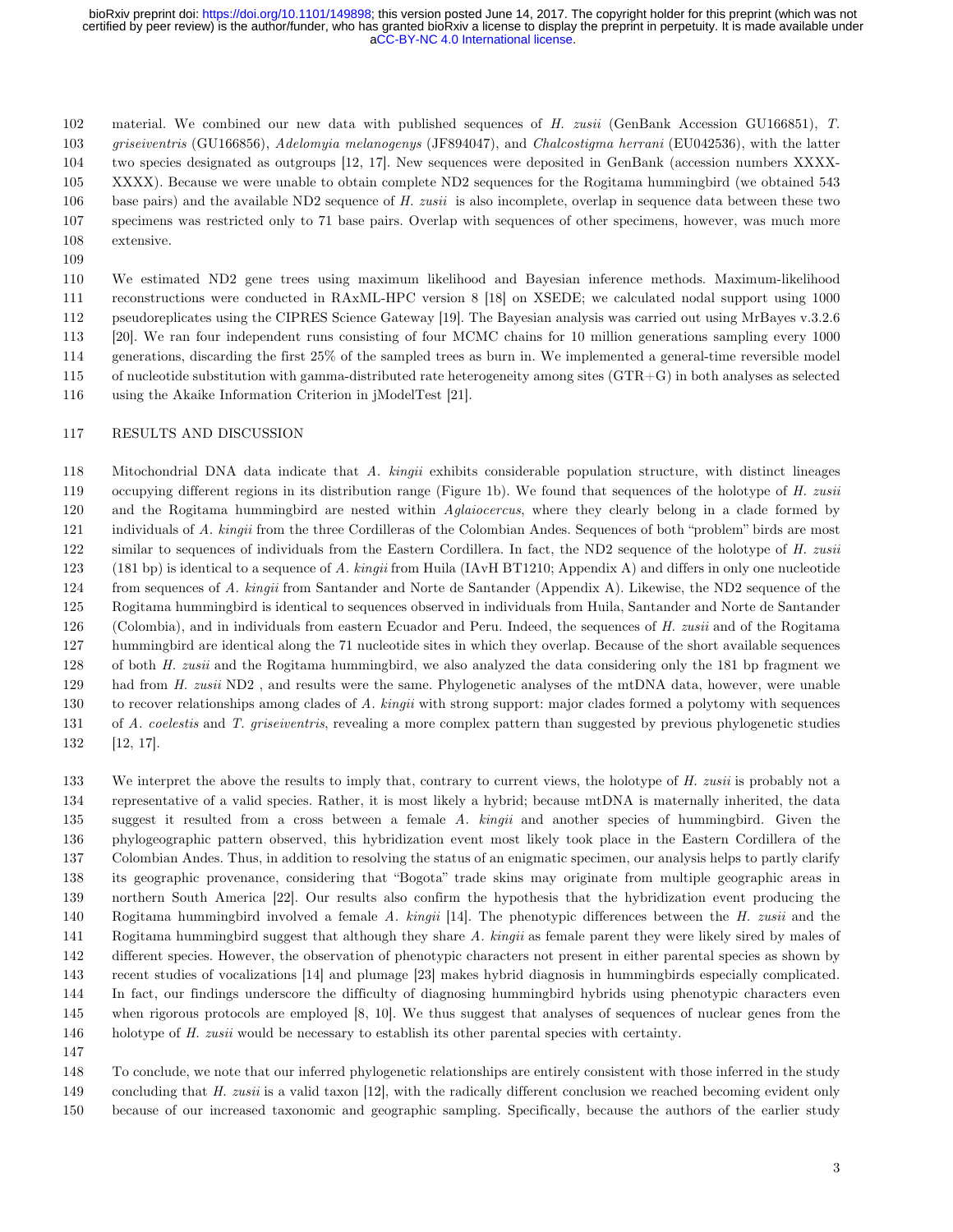[aCC-BY-NC 4.0 International license.](http://creativecommons.org/licenses/by-nc/4.0/) certified by peer review) is the author/funder, who has granted bioRxiv a license to display the preprint in perpetuity. It is made available under bioRxiv preprint doi: [https://doi.org/10.1101/149898;](https://doi.org/10.1101/149898) this version posted June 14, 2017. The copyright holder for this preprint (which was not

sampled a single individual per species of *Aglaiocercus* (see also [17]), they were unable to detect that *H. zusii* has

*Aglaiocercus* mtDNA and to uncover the complex pattern of genealogical relationships among populations of *A. kingii*

and with respect to other *Aglaiocercus* and *Taphrolesbia*. Given the unexpected findings of this study and results of

other analyses [e.g. 5, 24, 25], we stress that addressing questions about the phylogeny and phylogeography of

Neotropical birds –even in cases involving questions about the affinities of a single specimen– requires comprehensive

sampling across taxonomy and geography, including multiple individuals per taxon and region.

## Acknowledgements

 We thank Roberto Chavarro for permission to obtain feather samples of the Rogitama hummingbird in his reserve and to F. Gary Stiles for providing such samples. We thank the following museums for providing samples for this study: Colección Ornitológica Phelps, Instituto Alexander von Humboldt, Instituto de Ciencias Naturales Colombia, Museo de Zoología of the Universidad Católica del Ecuador, Louisiana State University Museum of Natural Science, and Museum of Southwestern Biology University of New Mexico. Funding was provided by the Consejo de Desarrollo Científico y Humanístico de la Universidad Central de Venezuela (JPE) and University of New Mexico (CW). We thank the national authorities of Colombia and Venezuela for granting research permits. We thank Elisa Bonaccorso for providing sequences

- of Ecuadorian material and J. Miranda and M. Castro for help with laboratory work. The manuscript was improved
- 168 thanks to comments by Gary R. Graves.
- 
- [1] Zwickl, D.J. & Hillis, D.M. 2002 Increased taxon sampling greatly reduces phylogenetic error *Systematic Biology* 171 51, 588-598.
- [2] Buckley, D. 2009 Toward an organismal, integrative, and iterative phylogeography. *BioEssays* 31, 784-793.
- [3] Ahrens, D., Fujisawa, T., Krammer, H.-J., Eberle, J., Fabrizi, S. & Vogler, A.P. 2016 Rarity and incomplete
- sampling in DNA-based species delimitation. *Systematic Biology* 65, 478-494.
- [4] Turchetto-Zolet, A.C., Pinheiro, F., Salgueiro, F. & Palma-Silva, C. 2013 Phylogeographical patterns shed light on
- evolutionary process in South America. *Molecular Ecology* 22, 1193-1213.
- [5] Avendaño, J.E., Arbeláez-Cortés, E. & Cadena, C.D. 2017 On the importance of geographic and taxonomic
- sampling in phylogeography: A reevaluation of diversification and species limits in a Neotropical thrush (Aves,
- Turdidae). *Molecular Phylogenetics and Evolution* 111, 87-97.
- [6] McCarthy, E.M. 2006 *Handbook of avian hybrids*. New York, Oxford University Press.
- [7] Banks, R.C. & Johnson, N.K. 1961 A review of North American hybrid hummingbirds. *Condor* 63, 3-28.
- [8] Graves, G.R. 1990 Systematics of the "green-throated sunangels" (Aves: Trochilidae): valid taxa or hybrids?
- *Proceedings of the Biological Society of Washington* 103, 6-25.
- [9] Graves, G.R., Dittmann, D.L. & Cardiff, S.W. 2016 Diagnoses of hybrid hummingbirds (Aves: Trochilidae). 17.
- Documentation of the intrageneric hybrid (*Archilochus colubris* x *Archilochus alexandri*). *Proceedings of the Biological Society of Washington* 129, 1-9.
- [10] Graves, G.R. 1993 Relic of a lost world: a new species of sunangel (Trochilidae: *Heliangelus*) from "Bogotá". *Auk* 110, 1-8.
- [11] Schuchmann, K.-L. 1999 Hummingbirds. In *Handbook of the Birds of the World. Volume 5: Barn-owls to*
- *Hummingbirds* (eds. J. del Hoyo, A. Elliot & D. Christie), pp. 468-680. Barcelona, Lynx Edicions.
- [12] Kirchman, J.J., Witt, C.C., McGuire, J.A. & Graves, G.R. 2010 DNA from a 100-year-old holotype confirms the
- validity of a potentially extinct hummingbird species. *Biology Letters* 6, 112-115.
- [13] Remsen, J.V., Jr., Areta, J.I., Cadena, C.D., Claramunt, S., Jaramillo, A., Pacheco, J.F., Pérez-Emán, J.,
- Robbins, M.B., Stiles, F.G., Stotz, D.F., et al. 2017 *A classification of the bird species of South America, version*
- *[date]*, American Ornithologists' Union. http://www.museum.lsu.edu/~Remsen/SACCBaseline.htm.
- [14] Stiles, F.G. & Cortés-Herrera, J.O. 2015 Diagnosis and observations of a hybrid hummingbird (*Metallura*
- *tyrianthina* x *Aglaiocercus kingi*) in the Eastern Andes of Colombia. *Revista de la Academia Colombiana de Ciencias Exactas, Físicas y Naturales* 39, 481-490.
- [15] Parra, J.L. 2016 *Heliangelus zusii*. In *Libro rojo de aves de Colombia, Volumen II: Ecosistemas abiertos, secos,*
- *insulares, acuáticos continentales, marinos, tierras altas del Darién y Sierra Nevada de Santa Marta y bosques*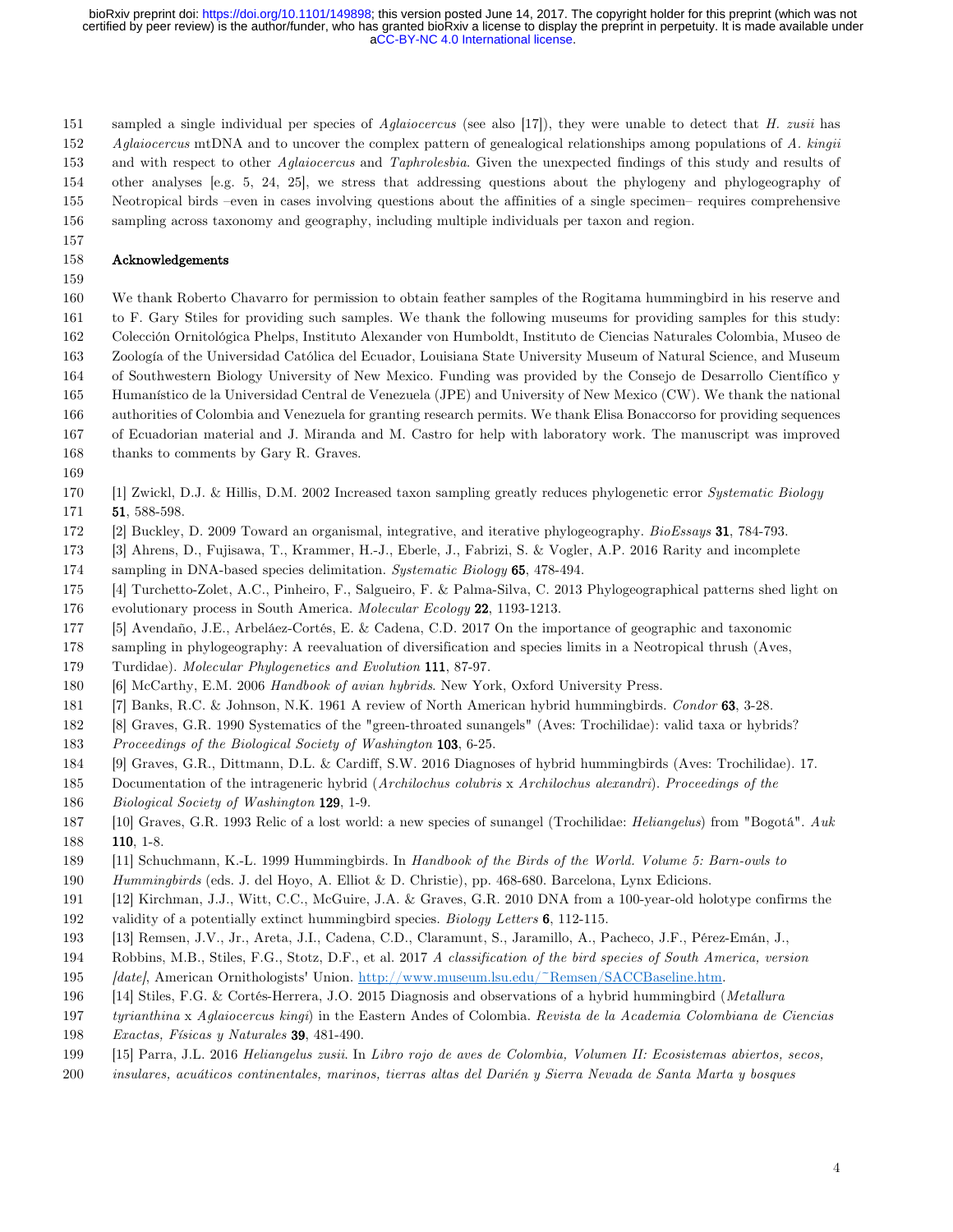[aCC-BY-NC 4.0 International license.](http://creativecommons.org/licenses/by-nc/4.0/) certified by peer review) is the author/funder, who has granted bioRxiv a license to display the preprint in perpetuity. It is made available under bioRxiv preprint doi: [https://doi.org/10.1101/149898;](https://doi.org/10.1101/149898) this version posted June 14, 2017. The copyright holder for this preprint (which was not

- *húmedos del centro, norte y oriente del país* (eds. L.M. Renjifo, A.M. Amaya-Villareal, J. Burbano-Girón & J.
- Velásquez-Tibatá), p. 192. Bogotá, Colombia, Universidad Javeriana e Instituto Alexander von Humboldt.
- [16] Renjifo, L.M., Amaya-Villareal, A.M., Burbano-Girón, J. & Velásquez-Tibatá, J. 2016 *Libro rojo de aves de*
- *Colombia, Volumen II: Ecosistemas abiertos, secos, insulares, acuáticos continentales, marinos, tierras altas del*
- *Darién y Sierra Nevada de Santa Marta y bosques húmedos del centro, norte y oriente del país*. Bogotá, Colombia,
- Universidad Javeriana e Instituto Alexander von Humboldt.
- [17] McGuire, J.A., Witt, C.C., Remsen, J.V., Jr., Cori, A., Rabosky, D.L., Atlshuler, D.L. & Dudley, R. 2014
- Molecular phylogenetics and the diversification of hummingbirds. *Current Biology* 24, 910-916.
- [18] Stamatakis, A. 2014 RAxML version 8: a tool for phylogenetic analysis and post-analysis of large phylogenies.
- *Bioinformatics* 30, 1312-1313.
- [19] Miller, M.A., Preiffer, W. & Schwartz, T. 2010 Creating the CIPRES Science Gateway for inference of large
- phylogenetic trees. (pp. 1-8. New Orleans, LA, Proceedings of the Gateway Computing Environments Workshop (GCE), 14 Nov. 2010.
- [20] Ronquist, F., Teslenko, M., van der Mark, P., Ayres, D.L., Darling, A., Höhna, S., Larget, B., Liu, L., Suchard,
- M.A. & Huelsenbeck, J.P. 2012 MrBayes 3.2: efficient Bayesian phylogenetic inference and model choice across a large model space. *Systematic Biology* 61, 539-542.
- [21] Posada, D. 2008 jModelTest: phylogenetic model averaging. *Molecular Biology and Evolution* 25, 1253-1256.
- [22] Quintero Toro, C. 2012 Birds of empire, birds of nation: A history of science, economy, and conservation in
- United States-Colombia relations. (Bogotá, Colombia, Universidad de los Andes.
- [23] Clark, C.J., Feo, T.J. & van Dongen, W. 2013 Sounds and courtship displays of the Peruvian Sheartail, Chilean
- Woodstar, Oasis Hummingbird, and a hybrid male Peruvian Sheartail × Chilean Woodstar. *Condor* 115, 560-577.
- [24] Avendaño, J.E., Barker, F.K. & Cadena, C.D. 2016 The Yellow-green Bush-tanager is neither a bush-tanager nor
- a sparrow: Molecular phylogenetics reveals that *Chlorospingus flavovirens* is a tanager (Aves: Passeriformes;
- Thraupidae). *Zootaxa* 4136, 373-381.
- [25] Zucker, M.R., Harvey, M.G., Oswald, J.A., Cuervo, A., Derryberry, E. & Brumfield, R.T. 2016 The Mouse-
- colored Tyrannulet (*Phaeomyias murina*) is a species complex that includes the Cocos Flycatcher (*Nesotriccus*
- *ridgwayi*), an island form that underwent a population bottleneck. *Molecular Phylogenetics and Evolution* 101, 294-
- 302.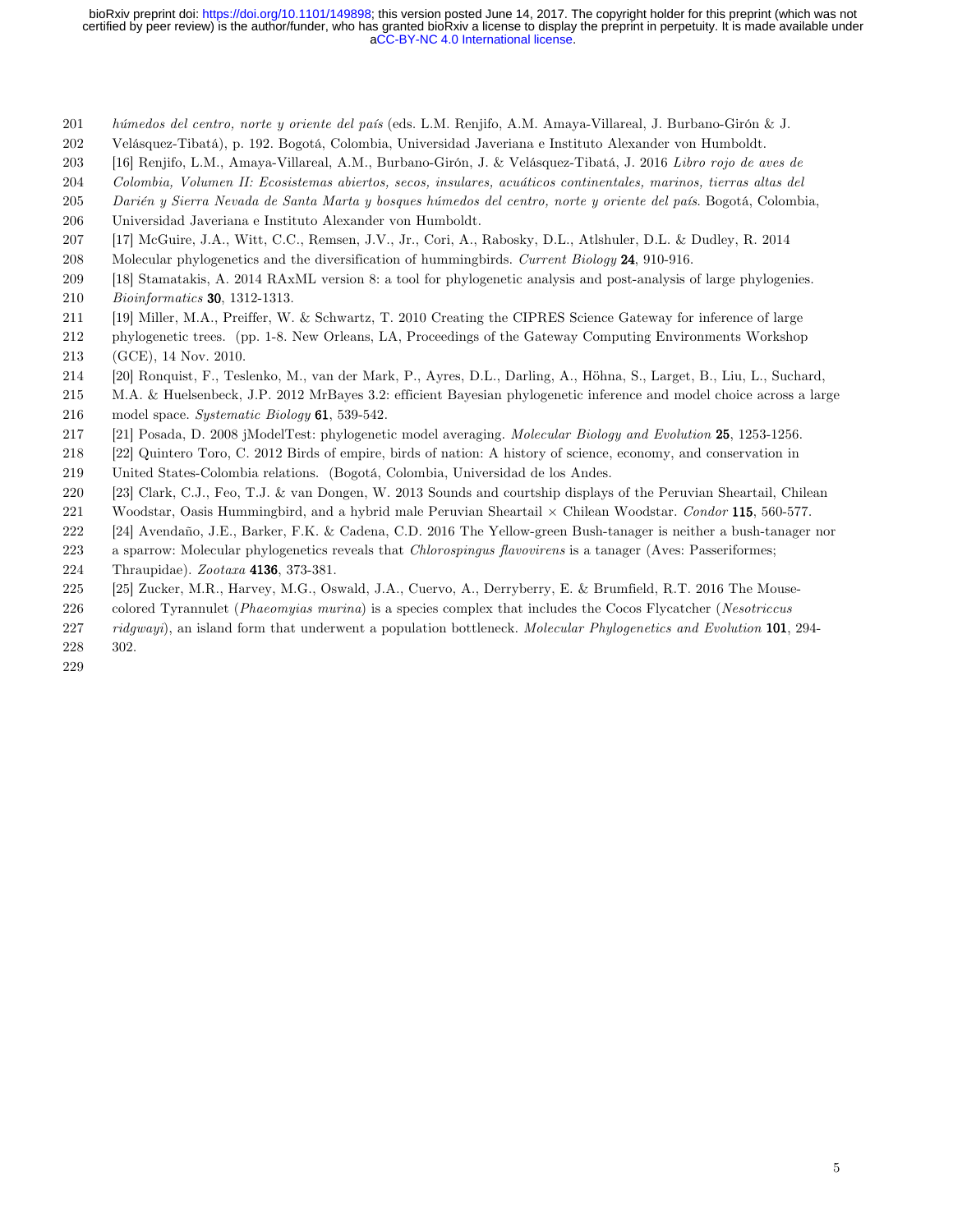

 Figure 1. (A) Geographic ranges of *Aglaiocercus kingii*, *A. coelestis*, and *Taphrolesbia griseiventris* in northern South America (polygons)*,* and geographic provenance of specimens of these species and of the Rogitama hybrid hummingbird included in molecular phylogenetic analyses (dots and star). (B) Phylogenetic relationships among species and populations of *Aglaiocercus, Taphrolesbia,* the Rogitama hybrid hummingbird, and *Heliangelus zusii* based on sequences of the ND2 mitochondrial gene. Strongly supported nodes (0.95 Bayesian posterior probability, 80% maximum-likelihood bootstrap) are indicated with black dots. Although nodal support for deep branches is low, note that both the Rogitama bird and *H. zusii* have haplotypes closely allied to those of *A. kingii* from the Eastern Andes of Colombia, indicating they are both hybrids sharing *A. kingii* as female parent. Illustrations courtesy of Lynx Edicions; Handbook of the Birds of the World, Vol. 15, 1999.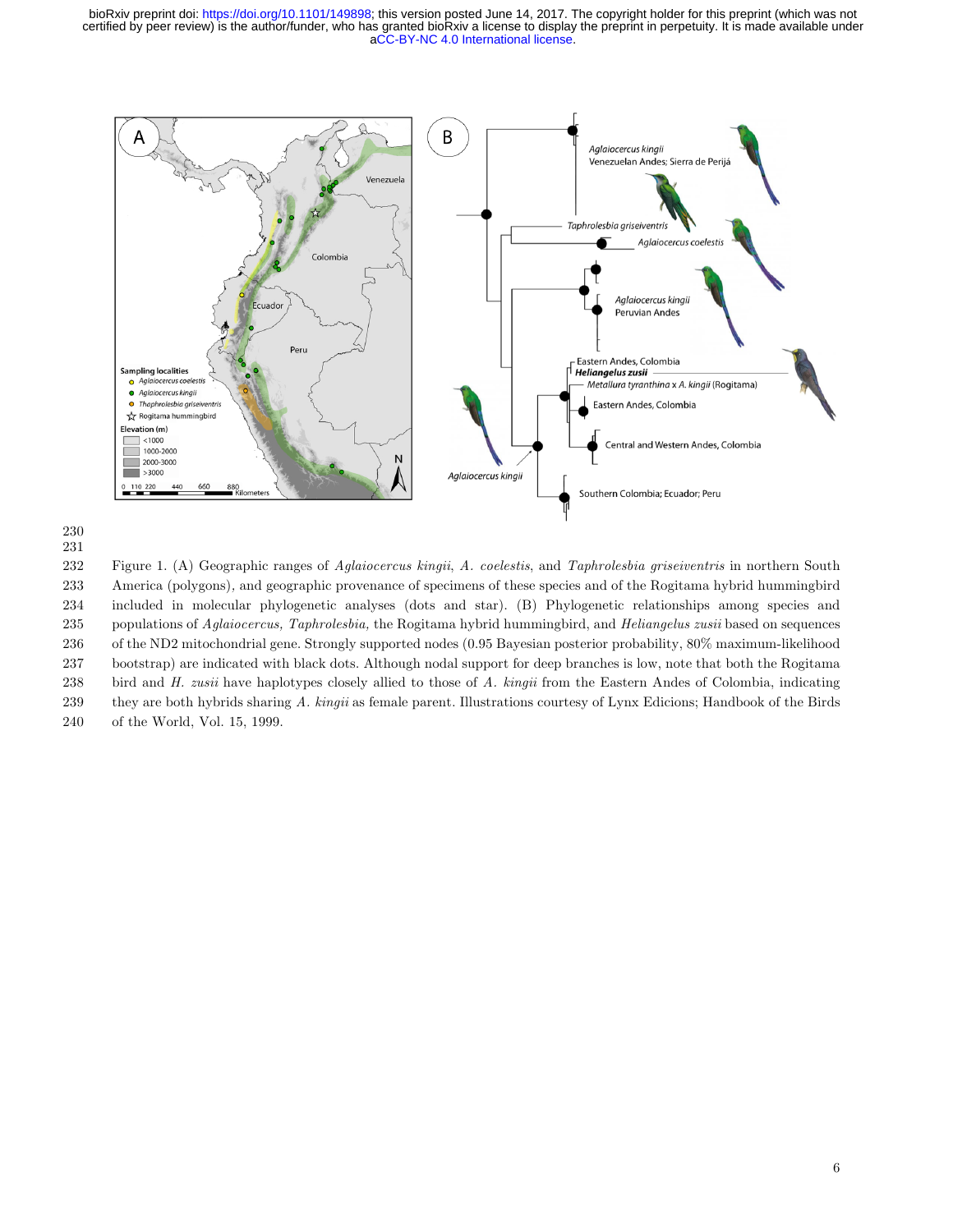[aCC-BY-NC 4.0 International license.](http://creativecommons.org/licenses/by-nc/4.0/) certified by peer review) is the author/funder, who has granted bioRxiv a license to display the preprint in perpetuity. It is made available under bioRxiv preprint doi: [https://doi.org/10.1101/149898;](https://doi.org/10.1101/149898) this version posted June 14, 2017. The copyright holder for this preprint (which was not

## 241 Supplementary Material

242

#### 243 Appendix A

244

245 Tissue samples sequenced in this study for the mitochondrial ND2 gene. Collection acronyms: Colección Ornitológica

- 246 Phelps (COP), Instituto Alexander von Humboldt (IAvH), Instituto de Ciencias Naturales Colombia (ICN), Museo de
- 247 Zoología of the Universidad Católica del Ecuador (QCAZ), Louisiana State University Museum of Natural Science
- 248 (LSUMNH), Museum of Southwestern Biology University of New Mexico (MSB).
- 249

| Taxon                  | <b>Catalog number</b> | Locality                                                       |
|------------------------|-----------------------|----------------------------------------------------------------|
| Aglaiocercus kingii    | COP (JM1113)          | Venezuela, Táchira, P. N. El Tamá                              |
| Aglaiocercus kingii    | COP (YPL205)          | Venezuela, Táchira, P. N. El Tamá                              |
| Aglaiocercus kingii    | COP (YPL226)          | Venezuela, Táchira, P. N. El Tamá                              |
| Aglaiocercus kingii    | COP (YPL233)          | Venezuela, Táchira, P. N. El Tamá                              |
| Aglaiocercus kingii    | COP (JM1053)          | Venezuela, Táchira, P. N. Chorro El Indio                      |
| Aglaiocercus kingii    | $COP$ (YPL121)        | Venezuela, Táchira, P. N. Páramos El Batallón y La Negra       |
| Aglaiocercus kingii    | ICN 37200 (JPL255)    | Colombia, Cesar, Manaure                                       |
| Aglaiocercus kingii    | <b>IAvH</b> (SS1172)  | Colombia, Casanare, Orocué                                     |
| Aglaiocercus kingii    | <b>IAvH</b> (SS1252)  | Colombia, Casanare, Orocué                                     |
| Aglaiocercus kingii    | IAvH (AMC1018)        | Colombia, Norte de Santander, Asiria                           |
| Aglaiocercus kingii    | IAvH BT1780           | Colombia, Norte de Santander, Cucutilla                        |
| Aglaiocercus kingii    | IAvH BT1831           | Colombia, Norte de Santander, Cucutilla                        |
| Aglaiocercus kingii    | IAvH BT5331           | Colombia, Santander, Piedecuesta                               |
| Aglaiocercus kingii    | IAvH BT1210           | Colombia, Huila, Acevedo, camino al pesebre                    |
| Aglaiocercus kingii    | IAvH BT2330           | Colombia, Huila, P. N. Puracé                                  |
| Aglaiocercus kingii    | IAvH BT7358           | Colombia, Huila, San Agustín, Reserva Natural Los Yalcones     |
| Aglaiocercus kingii    | IAvH BT2435           | Colombia, Valle, La Cumbre, cuenca alta del río Bitaco         |
| Aglaiocercus kingii    | IAvH BT2450           | Colombia, Valle, La Cumbre, cuenca alta del río Bitaco         |
| Aglaiocercus kingii    | $\rm IAvH$ BT4070     | Colombia, Risaralda, Pueblo Rico, P. N. Tatáma                 |
| Aglaiocercus kingii    | IAvH BT4673           | Colombia, Caldas, La Miel                                      |
| Aglaiocercus kingii    | LSUMNH B6216          | Ecuador, Morona Santiago, W slope cordillera del Cutucú        |
| Aglaiocercus kingii    | LSUMNH B34830         | Perú, Cajamarca, Cordillera del Condor, Picorana               |
| Aglaiocercus kingii    | LSUMNH 33579          | Perú, Cajamarca, Nuevo Perú                                    |
| Aglaiocercus kingii    | MSB:Bird:32143        | Perú, Amazonas, 4.5 km N Tullanya                              |
| Aglaiocercus kingii    | MSB:Bird:32885        | Perú, Amazonas, 4.5 km N Tullanya                              |
| Aglaiocercus kingii    | MSB:Bird:32887        | Perú, Amazonas, 4.5 km N Tullanya                              |
| Aglaiocercus kingii    | LSUMNH 44328          | Perú, San Martín, ca 22 km ENE Florida                         |
| Aglaiocercus kingii    | LSUMNH B44400         | Perú, San Martín, ca 22 km ENE Florida                         |
| Aglaiocercus kingii    | LSUMNH B44447         | Perú, San Martín, ca 22 km ENE Florida                         |
| Aglaiocercus kingii    | MSB:Bird:27271        | Perú, Cusco, San Pedro                                         |
| Aglaiocercus kingii    | MSB:Bird:33213        | Perú, Cusco, Abra Bella Vista                                  |
| Aglaiocercus kingii    | MSB:Bird:33250        | Perú, Cusco, Abra Bella Vista                                  |
| Aglaiocercus coelestis | QCAZ (CARS159)        | Ecuador, Pichincha, Estación Científica Río Guajalito (1900 m) |
| Aglaiocercus coelestis | QCAZ (CARS168)        | Ecuador, Pichincha, Estación Científica Río Guajalito (1900 m) |

<sup>250</sup>

251 Laboratory Methods

252

253 We isolated whole genomic DNA using the Dneasy Tissue Kit (Qiagen, Valencia, California) following manufacturer's 254 instructions or a phenol-chloroform method. Amplification of the subunit 2 of the proteing-coding gene NADH (ND2,

255 1041 bp) was done using the polymerase chain reaction (PCR) in a 2720 termocycler (Applied Biosystems) and primers